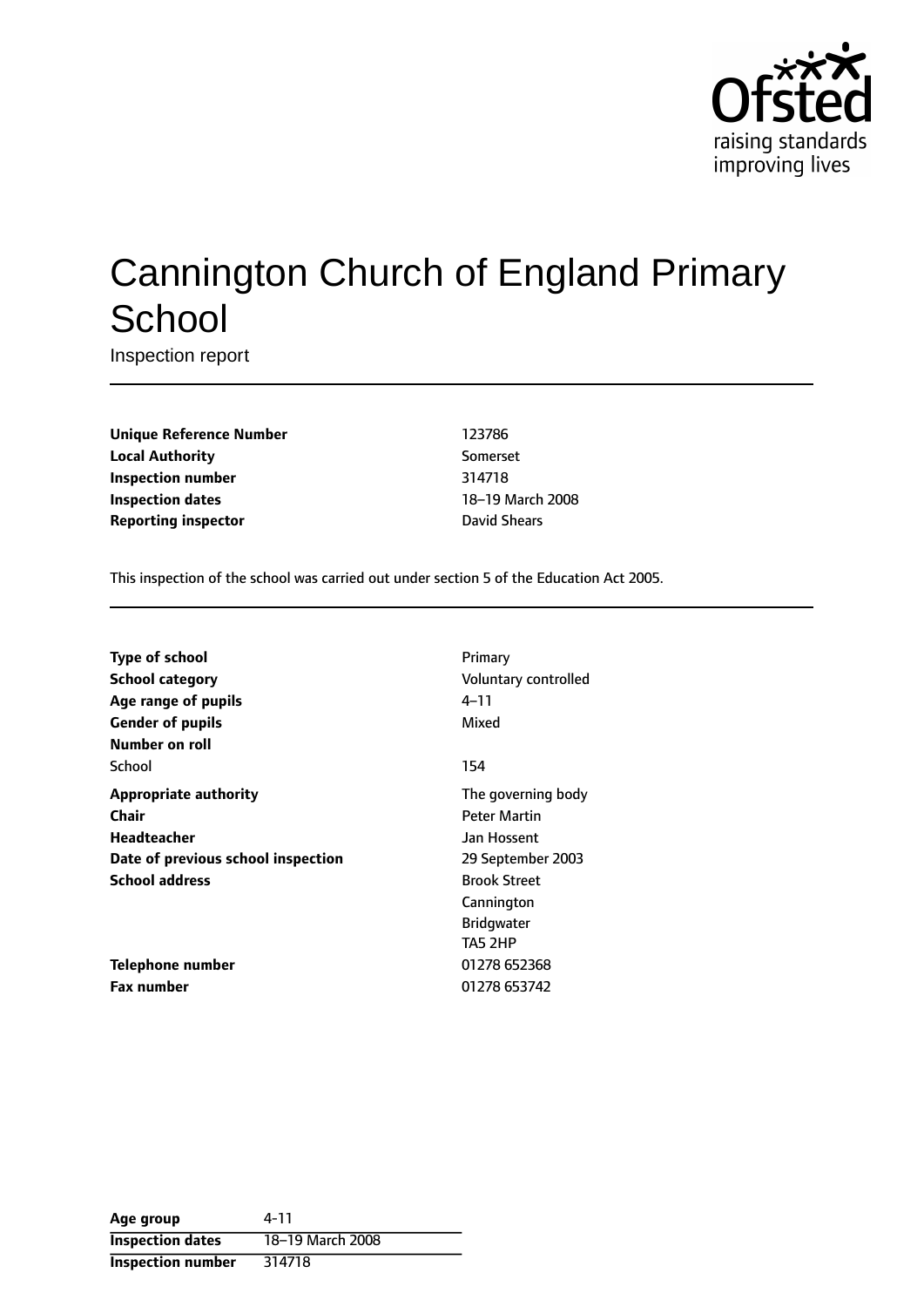© Crown copyright 2008

.

#### Website: www.ofsted.gov.uk

This document may be reproduced in whole or in part for non-commercial educational purposes, provided that the information quoted is reproduced without adaptation and the source and date of publication are stated.

Further copies of this report are obtainable from the school. Under the Education Act 2005, the school must provide a copy of this report free of charge to certain categories of people. A charge not exceeding the full cost of reproduction may be made for any other copies supplied.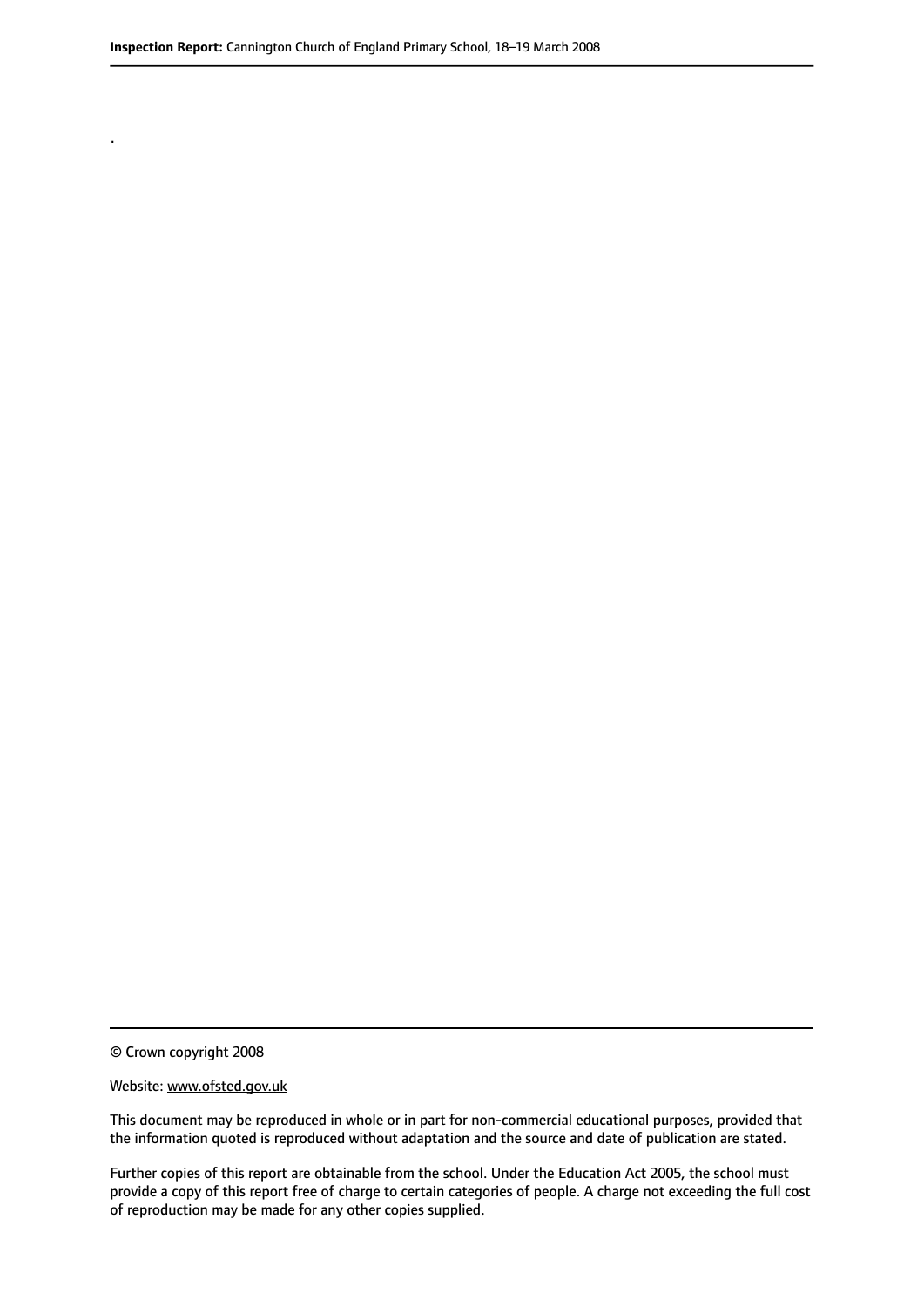# **Introduction**

The inspection was carried out by two Additional Inspectors.

### **Description of the school**

Cannington is a smaller than average village school with 154 pupils on roll. Most pupils are from the local area, although some travel from the nearby town of Bridgwater. The number of pupils from minority ethnic groups and those with English as an additional language is lower than the national average. A breakfast club runs on site for pupils who attend the school.

#### **Key for inspection grades**

| Grade 1 | Outstanding  |
|---------|--------------|
| Grade 2 | Good         |
| Grade 3 | Satisfactory |
| Grade 4 | Inadequate   |
|         |              |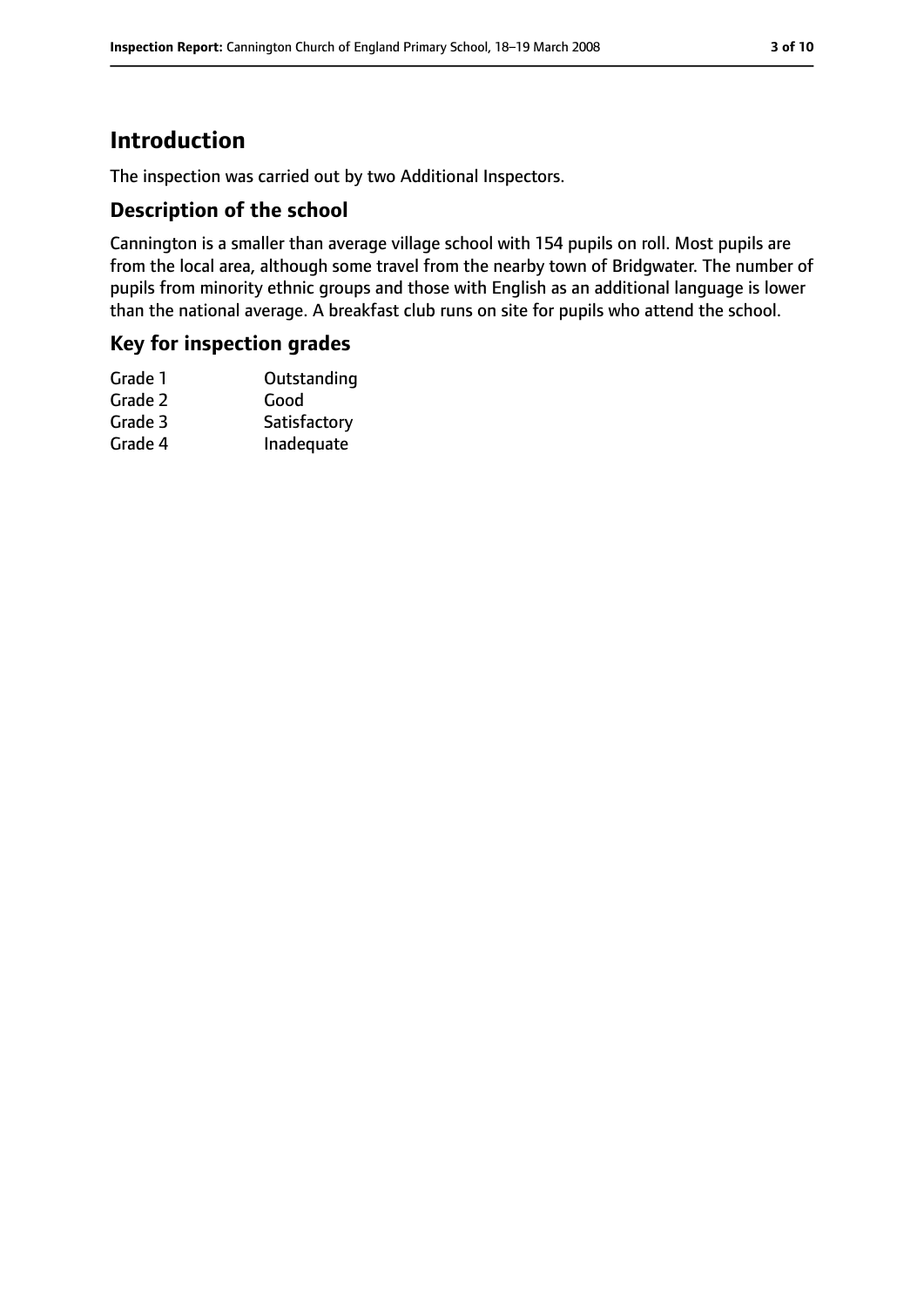# **Overall effectiveness of the school**

#### **Grade: 2**

This is a good school. Personal development is outstanding and achievement is good. Children arrive with standards that are broadly in line with national expectations for their age. They make good progress and leave at the end of Year 6 with standards that are above average. The good leadership and management have correctly identified issues that were impeding the progress of pupils and have put in strategies to remedy these. As a result, pupils' progress has improved, particularly in the Foundation Stage and at Key Stage 1. There is a good capacity for continued improvement.

There was some underachievement for younger pupils in previous years, but the progress of pupilsis becoming more consistent. Children in the Foundation Stage are making good progress in a number of areas, due to the commitment and good teaching of the new Foundation Stage teacher, though there is some slower progress in other parts of their curriculum. The better provision in Years 1 and 2 is now enabling pupils to make good progress. Pupils in Years  $3 - 6$ are continuing to make good progress.

The pupils enjoy school enormously, working enthusiastically to please their teachers as a result of excellent relationships. They feel safe and secure within a caring Christian environment that meets their personal needs. They receive good care to ensure their health and safety both in school and when they are out on trips. A strong family ethos encourages pupils to be honest about their feelings, knowing that adults will listen and support them at all times. Pupils themselves care for others, too, both in the school community and beyond. They raise money for charity and make a good contribution by taking part in community activities.

A breakfast club supports pupils at the beginning of the day and there are many after school activities that engage and enthuse pupils. These, coupled with a varied and enriched diet of visits and visitors to the school, makes for a good curriculum. However, more needs to be done to ensure that the youngest children benefit from a curriculum that will ensure consistent progress in all areas of learning.

The good teaching ensures that most pupils make good progress, although there are not enough opportunities for the most able to be challenged further. Lessons are interesting and fun with many practical activities to engage pupils and help them learn effectively. Teaching assistants are used well to enhance the provision for pupils with learning difficulties, who consequently do well. Assessment procedures are clear and these support staff in planning work. Selfassessment by pupils and clear marking to help them identify the next steps in their learning are not yet consistent across the school. They are much stronger in English than in mathematics and science.

#### **Effectiveness of the Foundation Stage**

#### **Grade: 3**

An effective induction for children ensures that they make a secure start. Good relationships are established with parents who are pleased with how their children settle into the Reception class. The new Foundation Stage teacher, through effective teaching, is beginning to have a good impact on the progress of pupils. In particular, they are making good progress in their reading and understanding of number. Their physical development is good, as is their knowledge and understanding of the world. However, other areas such as writing, calculation, creative development and their personal and social development receive less focus, and progress is not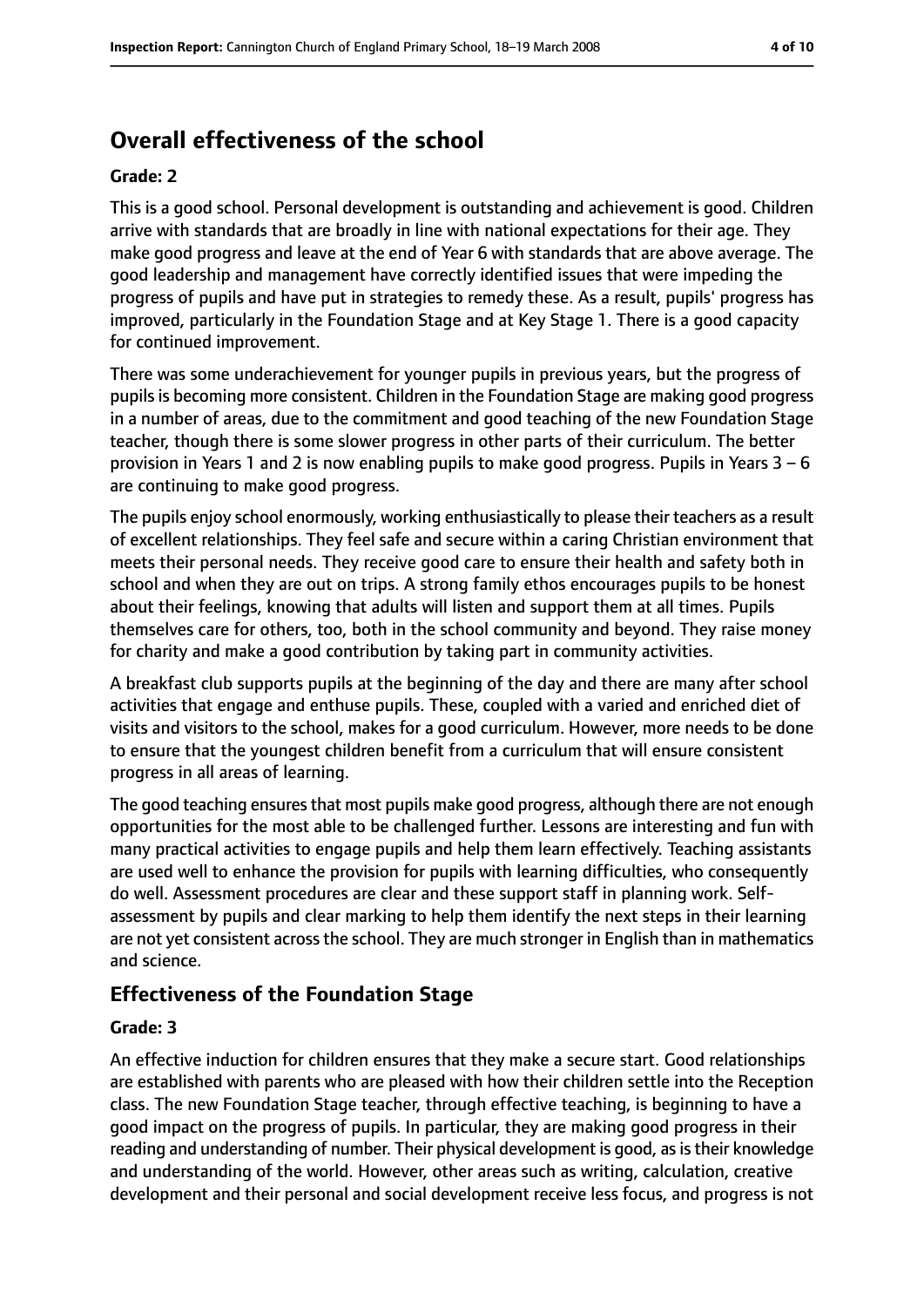as rapid. The new leader of the Foundation Stage has had limited opportunities to observe other effective practice to inform her planning of lessons and use of the environment, although good use is already being made of the outdoor provision.

## **What the school should do to improve further**

- Improve the balance of the curriculum in the Foundation Stage and develop good leadership to ensure consistent progress in all areas of learning.
- Improve the challenge for the most able pupils.
- Improve the quidance given to pupils in mathematics and science.

# **Achievement and standards**

#### **Grade: 2**

A legacy of underachievement in the Foundation Stage has meant that recent standards at the end of Key Stage 1 have been below or well below average. Issues in the Foundation Stage have now been resolved and good progress is being made in a number of key areas. Progress is increasingly good in Years 1 and 2, with pupils on target to reach at least average standards. Progress in Years 3 to 6 continues to be good, resulting in pupils leaving with above average standards. Nevertheless, there is still not enough challenge for the most able pupils. Although most parents were very positive about the provision in the school, a very small minority of parents expressed the concern that pupils were not making enough progress. However, the inspectors found that this has improved and is now good overall.

# **Personal development and well-being**

#### **Grade: 1**

The personal development of pupils is a major strength. They thoroughly enjoy their work and this results in outstanding behaviour, both in lessons and in the playground. They are polite and caring, with a great deal of respect for others. They like helping, both in the school and in the community in which it serves. They raise money to support a number of charities. Pupils' spiritual, moral, social and cultural development is excellent with opportunities to reflect on their values and beliefs. They are good at adopting healthy lifestyles and know how to keep safe. The majority of pupils have good levels of attendance with the school being sensitive to those who, through no fault of their own, are unable to meet their high expectations. Pupils have good levels of basic skills in English, maths and information and communication technology (ICT) that contribute well to their future economic well-being.

# **Quality of provision**

## **Teaching and learning**

#### **Grade: 2**

Pupils make good progress because the teaching is good. Lessons are carefully prepared with thoughtful choices of practical activities that will appeal to the pupils and encourage them to learn. This fosters excellent attitudes towards their work. The effective relationships between pupils and staff mean that pupils behave exceptionally well because they want to please their teachers. The interactive whiteboards are used to good effect as a teaching aid. Good questioning skills support the development of all pupils during taught sessions, although the work set for them does not always challenge the most able pupils enough. However, the support for pupils with learning difficulties and/or disabilities is good. Pupils have targets to work towards in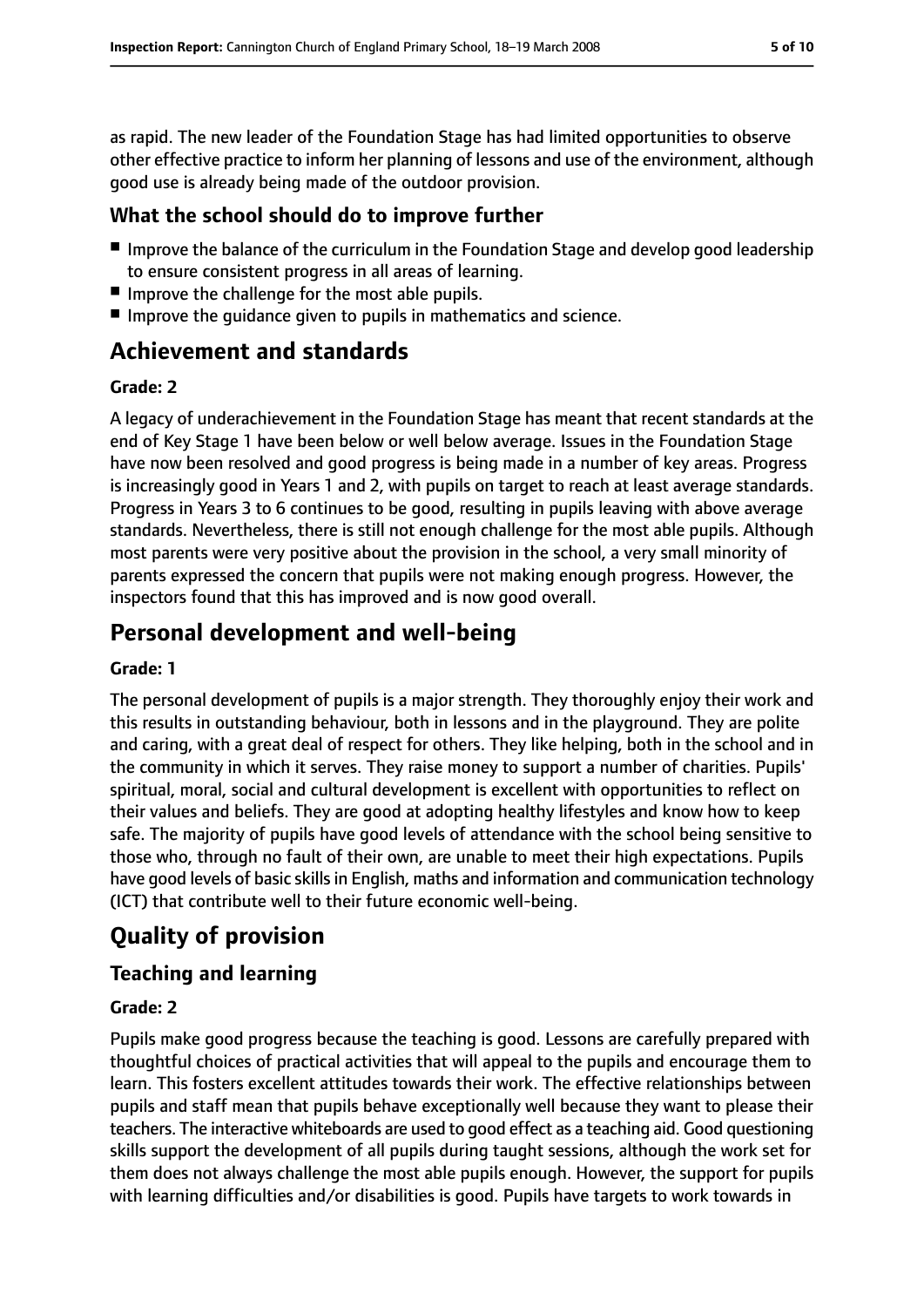English and they know these well. There are some opportunities for pupils to assess their own work, although this is not yet consistent in all classes. These are more effective in English than in other subjects.

#### **Curriculum and other activities**

#### **Grade: 2**

The curriculum is planned carefully with good links between subjects to make learning interesting and fun. Pupils experience a broad curriculum that is enriched through visits out of school, including a residential visit, and visitors to the school. There is a wide variety of after school activities to enhance the learning further and many pupils enthusiastically join in with these. The provision for pupils' personal and social education is good. There are opportunities for pupils to practise the skills that they have learnt in literacy and numeracy. However, the curriculum in the Foundation Stage is not yet balanced enough to ensure that pupils make good progress in all areas of learning.

#### **Care, guidance and support**

#### **Grade: 2**

Pupils experience a good level of care. There are robust procedures in place to ensure that they are kept safe and secure. This has a positive impact on their own personal development. Pupils with particular needs are supported well within a caring Christian atmosphere. Provision for pupils with learning difficulties is well managed with effective teaching assistants who support pupils well in lessons. Marking is particularly effective in literacy where, as well as positive comments to encourage pupils, teachers make clear the next steps in learning. However, marking in numeracy and science is not consistent enough so pupils are not sufficiently aware of how to improve.

# **Leadership and management**

#### **Grade: 2**

The school is well led by a dedicated headteacher who has a clear vision. She is ably assisted by an effective deputy headteacher, who successfully uses assessment data to track the progress of pupils. Together, they accurately identify the strengths of the school and areas of weakness, and ensure that effective strategies are used to bring about improvement. The careful deployment of staff has ensured that pupils are now making better progress. This is particularly true in the Foundation Stage, even though there have not been enough professional development opportunities to enhance the management of the early years provision. There has rightly also been a focus on improving standards by the end of Key Stage 1 and the actions taken are already having an impact on improving progress. The good governing body knows the school well, supporting and challenging where needed. They are fully involved in the life of the school, making frequent visits both to help and monitor. All those in leadership are strong in providing good pastoral care for pupils, which is a clear strength of the school. As a result, the confidence and self-esteem of pupils grows, enabling them to reach challenging targets set by the school.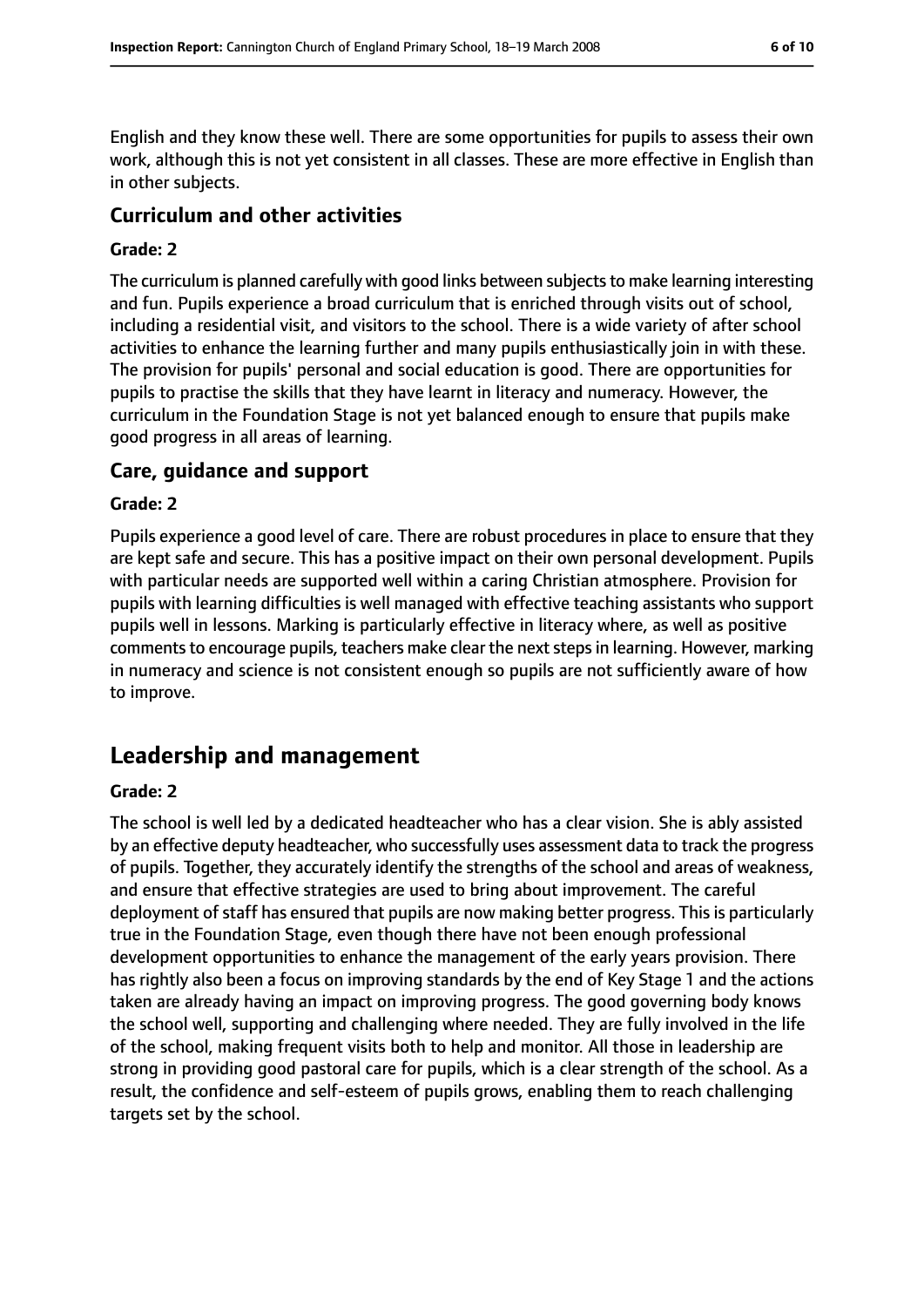**Any complaints about the inspection or the report should be made following the procedures set out in the guidance 'Complaints about school inspection', which is available from Ofsted's website: www.ofsted.gov.uk.**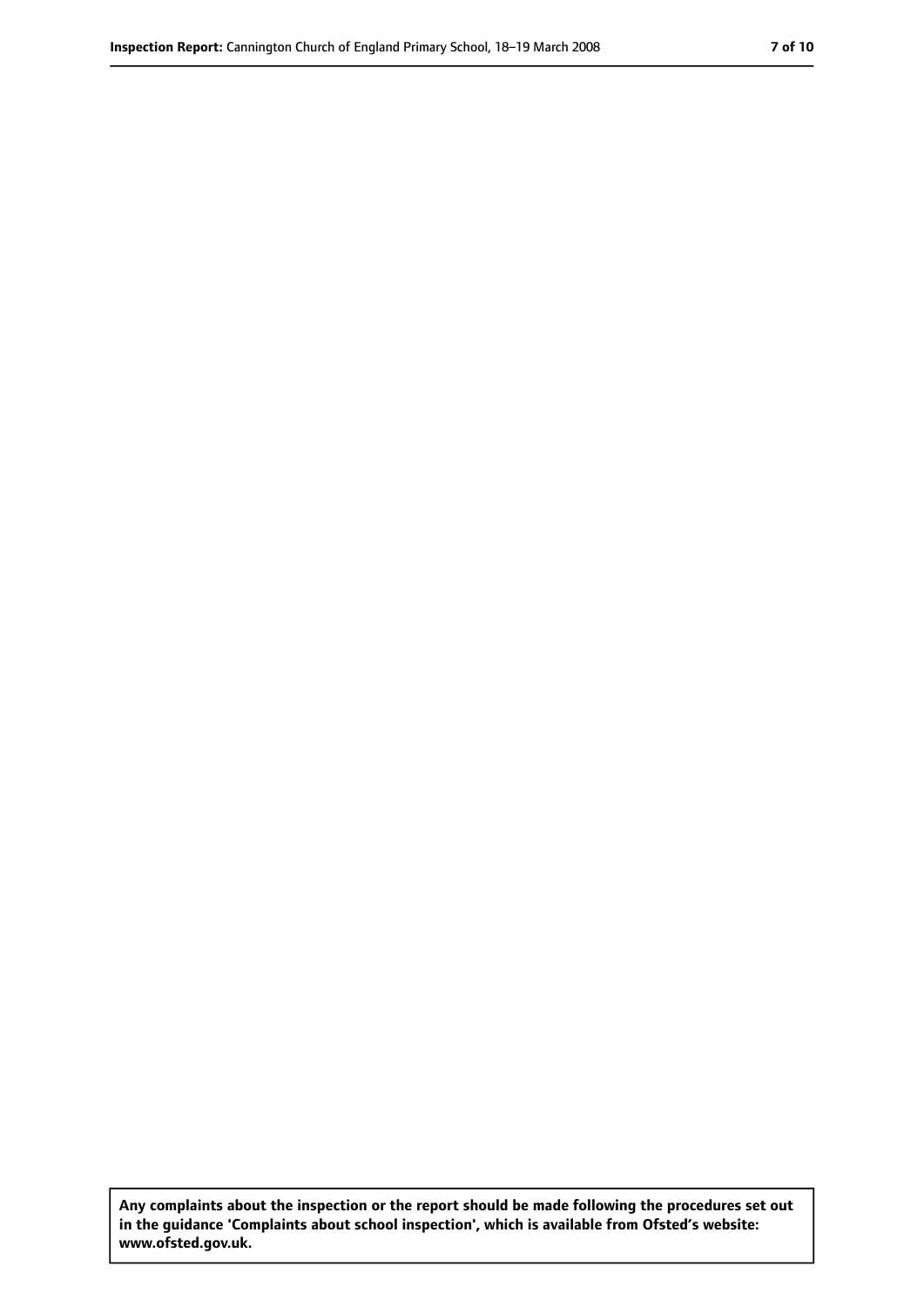# **Inspection judgements**

| $^{\backprime}$ Key to judgements: grade 1 is outstanding, grade 2 good, grade 3 satisfactory, and | <b>School</b>  |
|----------------------------------------------------------------------------------------------------|----------------|
| arade 4 inadeguate                                                                                 | <b>Overall</b> |

## **Overall effectiveness**

| How effective, efficient and inclusive is the provision of education, integrated<br>care and any extended services in meeting the needs of learners? |     |
|------------------------------------------------------------------------------------------------------------------------------------------------------|-----|
| Effective steps have been taken to promote improvement since the last<br>inspection                                                                  | Yes |
| How well does the school work in partnership with others to promote learners'<br>well-being?                                                         |     |
| The effectiveness of the Foundation Stage                                                                                                            |     |
| The capacity to make any necessary improvements                                                                                                      |     |

## **Achievement and standards**

| How well do learners achieve?                                                                               |  |
|-------------------------------------------------------------------------------------------------------------|--|
| The standards <sup>1</sup> reached by learners                                                              |  |
| How well learners make progress, taking account of any significant variations between<br>groups of learners |  |
| How well learners with learning difficulties and disabilities make progress                                 |  |

## **Personal development and well-being**

| How good is the overall personal development and well-being of the<br>learners?                                  |  |
|------------------------------------------------------------------------------------------------------------------|--|
| The extent of learners' spiritual, moral, social and cultural development                                        |  |
| The extent to which learners adopt healthy lifestyles                                                            |  |
| The extent to which learners adopt safe practices                                                                |  |
| How well learners enjoy their education                                                                          |  |
| The attendance of learners                                                                                       |  |
| The behaviour of learners                                                                                        |  |
| The extent to which learners make a positive contribution to the community                                       |  |
| How well learners develop workplace and other skills that will contribute to<br>their future economic well-being |  |

## **The quality of provision**

| How effective are teaching and learning in meeting the full range of the<br>learners' needs?          |  |
|-------------------------------------------------------------------------------------------------------|--|
| How well do the curriculum and other activities meet the range of needs<br>and interests of learners? |  |
| How well are learners cared for, guided and supported?                                                |  |

#### **Annex A**

 $^1$  Grade 1 - Exceptionally and consistently high; Grade 2 - Generally above average with none significantly below average; Grade 3 - Broadly average to below average; Grade 4 - Exceptionally low.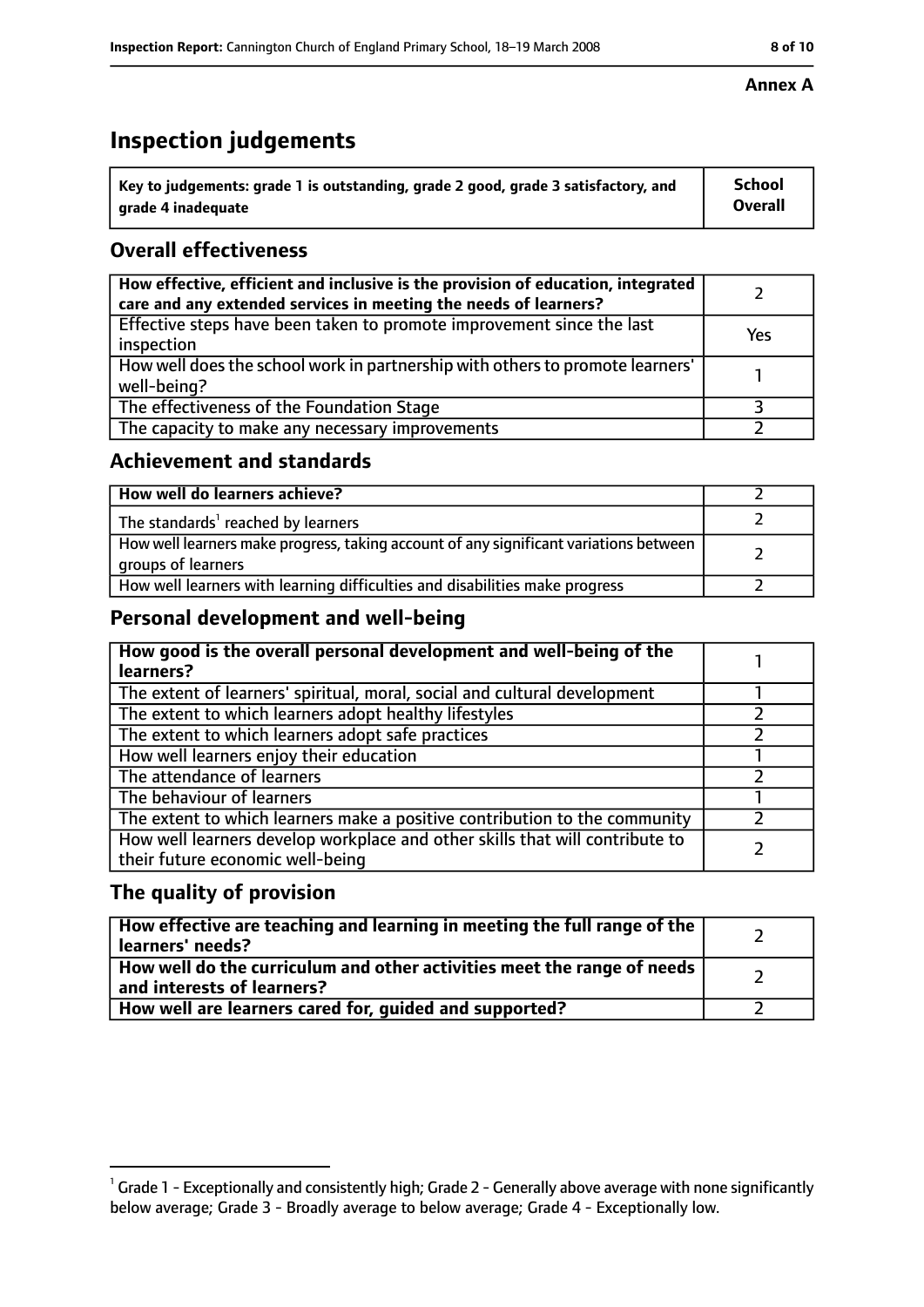# **Leadership and management**

| How effective are leadership and management in raising achievement<br>and supporting all learners?                                              |     |
|-------------------------------------------------------------------------------------------------------------------------------------------------|-----|
| How effectively leaders and managers at all levels set clear direction leading<br>to improvement and promote high quality of care and education |     |
| How effectively leaders and managers use challenging targets to raise standards                                                                 |     |
| The effectiveness of the school's self-evaluation                                                                                               |     |
| How well equality of opportunity is promoted and discrimination tackled so<br>that all learners achieve as well as they can                     |     |
| How effectively and efficiently resources, including staff, are deployed to<br>achieve value for money                                          | 7   |
| The extent to which governors and other supervisory boards discharge their<br>responsibilities                                                  |     |
| Do procedures for safequarding learners meet current government<br>requirements?                                                                | Yes |
| Does this school require special measures?                                                                                                      | No  |
| Does this school require a notice to improve?                                                                                                   | No  |